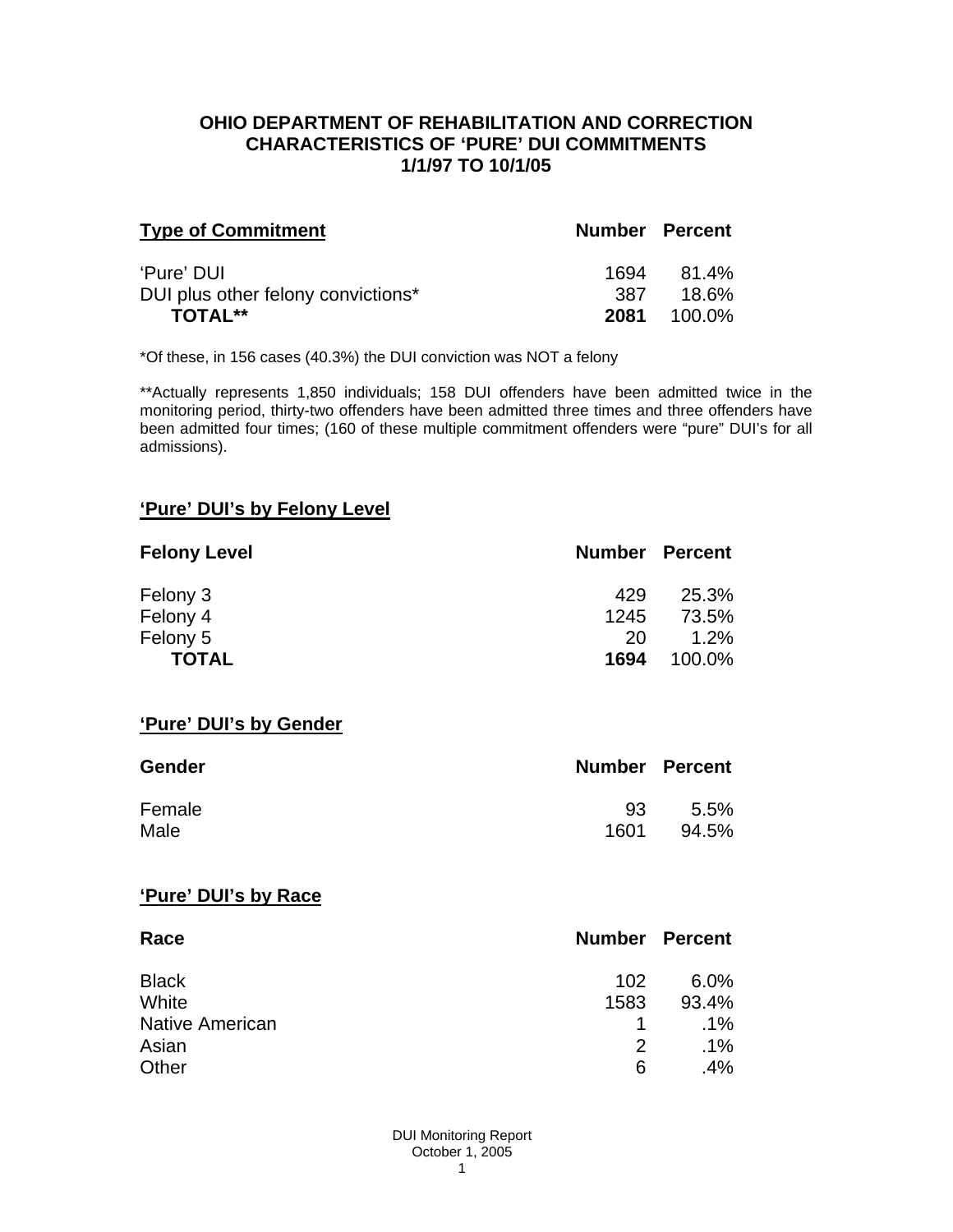# **'Pure' DUI's by Age at Commitment**

| <b>Age at Commitment</b> | <b>Number</b> | <b>Percent</b> |
|--------------------------|---------------|----------------|
| 25 and under             | 88            | 5.2%           |
| 26 to 30                 | 230           | 13.6%          |
| 31 to 35                 | 312           | 18.4%          |
| 36 to 40                 | 401           | 23.7%          |
| 41 to 45                 | 378           | 22.3%          |
| 46 to 50                 | 178           | 10.5%          |
| Over 50                  | 107           | 6.3%           |

| Range = $19$ to $77$ | Median = $38$ |
|----------------------|---------------|
| Mean $= 38.2$        | Mode $= 38$   |

# **'Pure' DUI'S by Security Classification**

| <b>Security Level</b>                | <b>Number Percent</b> |         |
|--------------------------------------|-----------------------|---------|
| Level 1-A                            | 114                   | $6.7\%$ |
| Level 1-B                            | 1268                  | 74.9%   |
| Level 2                              | 189                   | 11.2%   |
| Level 3*                             | 122                   | $7.2\%$ |
| Level 4-B                            |                       | $.1\%$  |
| *Includes inmates still in reception |                       |         |

# **'Pure' DUI's by County of Commitment**

| <b>County of Commitment</b> | <b>Number</b> | <b>Percent</b> |
|-----------------------------|---------------|----------------|
| Cuyahoga                    | 132           | 7.8%           |
| Summit                      | 127           | 7.5%           |
| <b>Stark</b>                | 118           | 7.0%           |
| Hamilton                    | 95            | 5.6%           |
| Franklin                    | 87            | 5.1%           |
| Lorain                      | 77            | 4.5%           |
| Clermont                    | 71            | 4.2%           |
| <b>Butler</b>               | 65            | 3.8%           |
| Lake                        | 53            | 3.1%           |
| Portage                     | 44            | 2.6%           |
| Warren                      | 42            | 2.5%           |
| <b>All Other Counties</b>   | 783           | 46.2%          |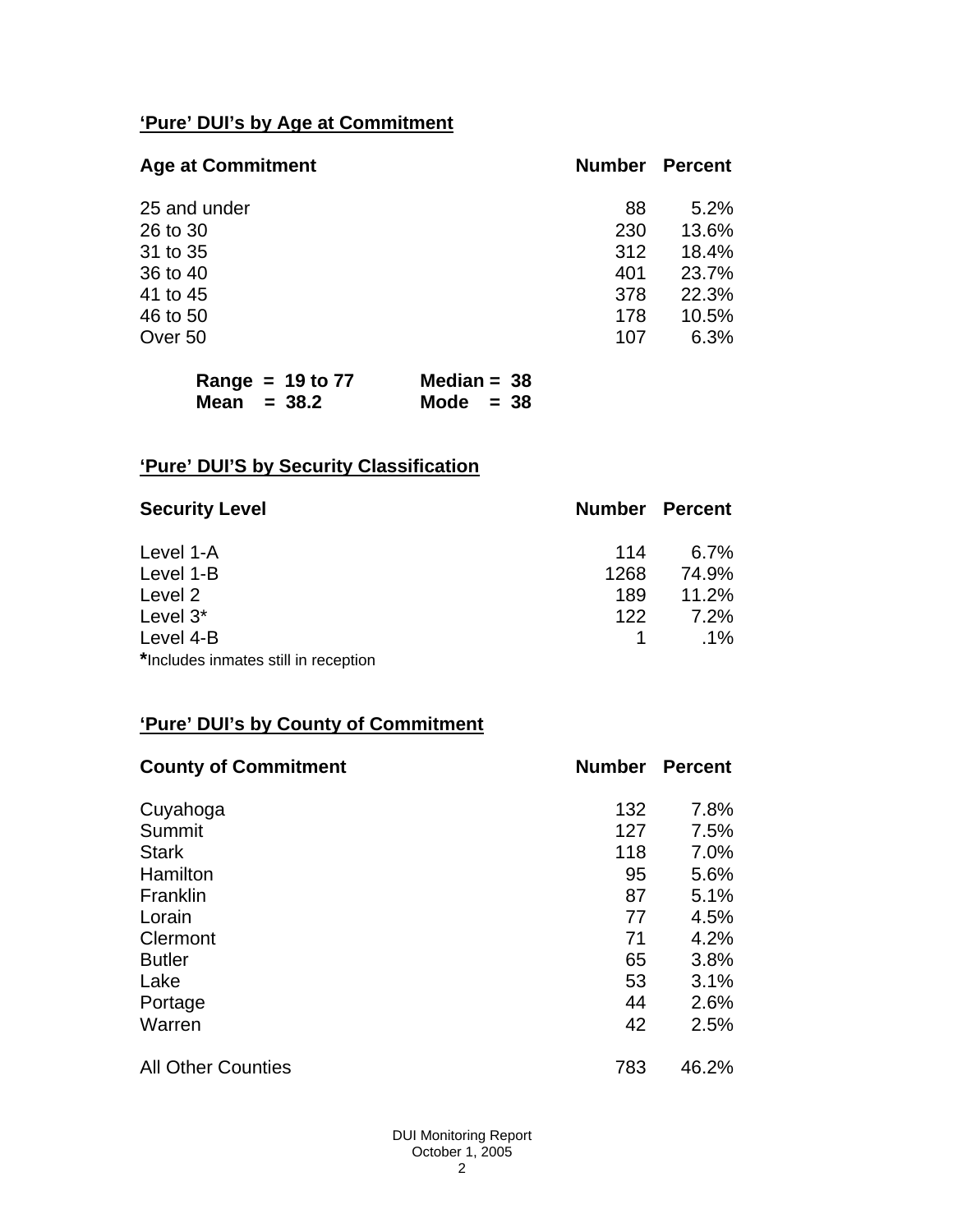# **'Pure' DUI's by Current Status**

| <b>Current Status</b>                  | <b>Number Percent</b> |       |
|----------------------------------------|-----------------------|-------|
| <b>Currently Incarcerated</b>          | 335                   | 19.8% |
| <b>Judicial Release</b>                | 266                   | 15.7% |
| <b>Released under PRC</b>              | 683                   | 40.3% |
| Released to Appeal Bond                | 5                     | .3%   |
| <b>Furlough (Transitional Control)</b> | 58                    | 3.4%  |
| <b>Vacated Sentence</b>                | 10                    | .6%   |
| <b>Court Order</b>                     | 10                    | .6%   |
| Death of Inmate                        | 9                     | .5%   |
| Released at Expiration of Prison Term* | 317                   | 18.7% |

\*Released without post-release control; of the 432 releases in 2004 and 2005, 230 were expiration of prison term (53.2%), compared with 87 inmates released onto PRC (which included sixty males who successfully completed the IPP sentence reduction program and four females who successfully completed the Camp Meridian IPP program).

# **'Pure' DUI's by Length of Sentence (in months)**

| <b>Length of Sentence</b>           | <b>Number Percent</b> |       |
|-------------------------------------|-----------------------|-------|
| Two Months (mandatory sentence)     | -35                   | 2.1%  |
| Three to Six months                 | 221                   | 13.1% |
| Seven to Eleven months              | 178                   | 10.5% |
| Twelve months                       | 468                   | 27.6% |
| Thirteen to Seventeen months        | 168                   | 9.9%  |
| Eighteen months                     | 136                   | 8.0%  |
| Nineteen to Twenty-four Months      | 219                   | 12.9% |
| <b>Twenty-five to Thirty Months</b> | 101                   | 6.0%  |
| Thirty-one to Thirty-five Months    | 0                     |       |
| Thirty-six months                   | 96                    | 5.7%  |
| Forty-eight to Fifty-nine Months    | 51                    | 3.0%  |
| <b>Sixty Months</b>                 | 20                    | 1.2%  |

| Mode   | $= 12$ months |
|--------|---------------|
| Median | $= 12$ months |

 $Mean = 17.1$  months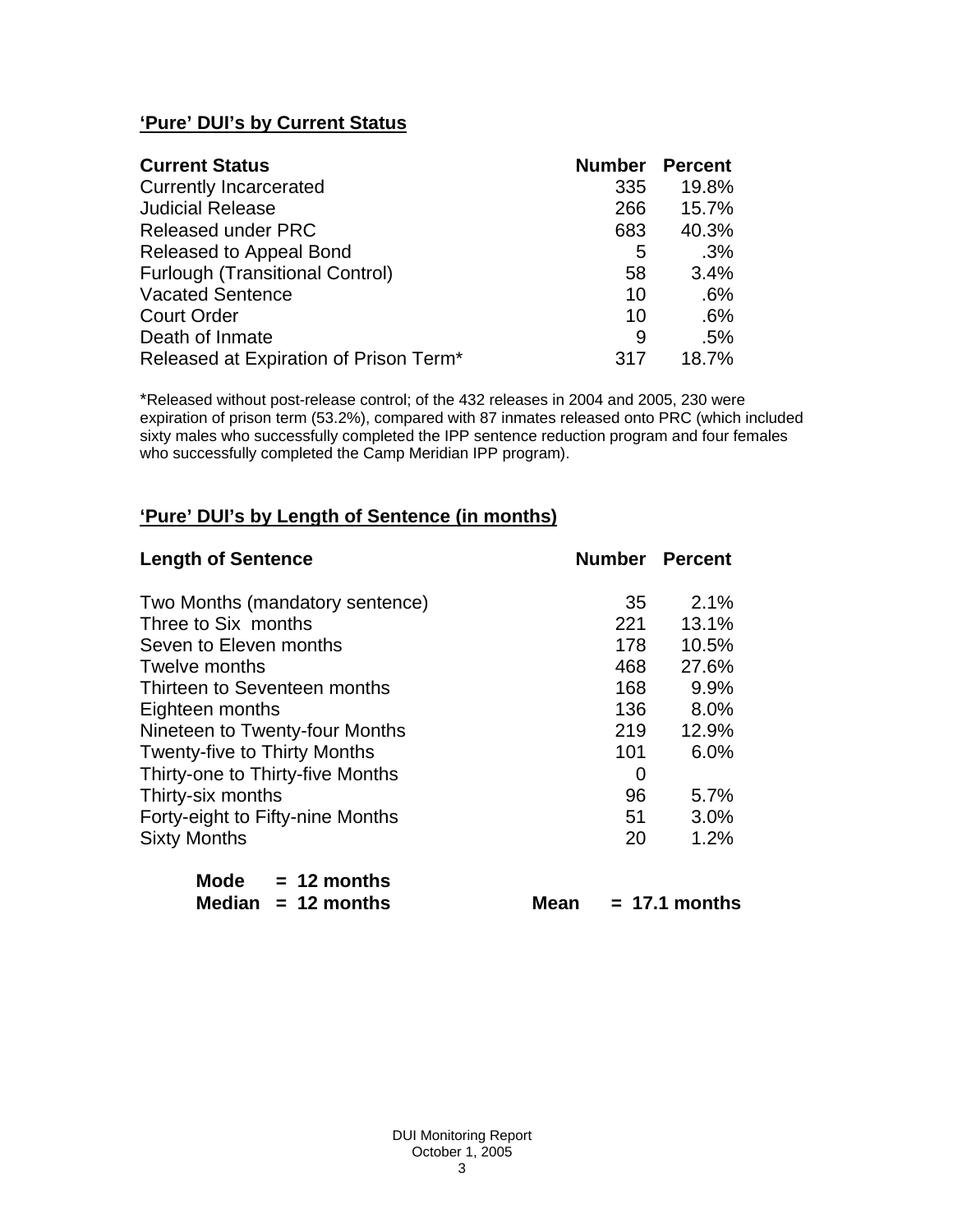# **'Pure' DUI's by Number of Prior Incarcerations**

| <b>Number of Prior Incarcerations</b> | <b>Number Percent</b> |          |
|---------------------------------------|-----------------------|----------|
| None                                  | 1004                  | 59.3%    |
| One                                   | 383                   | 22.6%    |
| Two                                   | 183                   | $10.8\%$ |
| Three or more                         | 124                   | 7.3%     |

### **'Pure' DUI's Currently Incarcerated by Parent Institution\* (10/1/05)**

|                                                    |                |                | # in                    |
|----------------------------------------------------|----------------|----------------|-------------------------|
| <b>Institution</b>                                 | Number         | <b>Percent</b> | Camp                    |
| <b>Allen Correctional Institution</b>              | 6              | 1.8%           |                         |
| <b>Belmont Correctional Institution</b>            | 16             | 4.8%           | 3                       |
| <b>Chillicothe Correctional Institution</b>        | 12             | 3.6%           |                         |
| <b>Corrections Reception Center</b>                | 19             | 5.7%           |                         |
| <b>Franklin Pre-Release Center</b>                 | $\overline{2}$ | .6%            |                         |
| <b>Grafton Correctional Institution</b>            | 6              | 1.8%           |                         |
| <b>Hocking Correctional Institution</b>            | 6              | 1.8%           |                         |
| <b>Lake Erie Correctional Institution</b>          | 6              | 1.8%           |                         |
| <b>Lebanon Correctional Institution</b>            | $\overline{2}$ | .6%            | $\overline{\mathbf{c}}$ |
| <b>London Correctional Institution</b>             | $\overline{7}$ | 2.1%           | $\overline{1}$          |
| <b>Lorain Correctional Institution</b>             | 17             | 5.1%           |                         |
| <b>Madison Correctional Institution</b>            | 5              | 1.5%           |                         |
| <b>Mansfield Correctional Institution</b>          | $\mathfrak{S}$ | .9%            | 2                       |
| <b>Marion Correctional Institution</b>             | 3              | .9%            |                         |
| <b>Noble Correctional Institution</b>              | 15             | 4.5%           |                         |
| <b>North Central Correctional Institution</b>      | $\overline{7}$ | 2.1%           |                         |
| <b>North Coast Correctional Treatment Facility</b> | 127            | 37.9%          | 22**                    |
| <b>Northeast Pre-Release Center</b>                | $\overline{2}$ | .6%            |                         |
| <b>Oakwood Correctional Facility</b>               | 1              | .3%            |                         |
| Ohio Reformatory for Women                         | 16             | 4.8%           |                         |
| <b>Pickaway Correctional Institution</b>           | 36             | 10.7%          |                         |
| <b>Richland Correctional Institution</b>           | 4              | 1.2%           |                         |
| <b>Ross Correctional Institution</b>               | 5              | 1.5%           | 4                       |
| Southeastern Correctional Institution              | 3              | .9%            |                         |
| <b>Toledo Correctional Institution</b>             | $\mathbf 1$    | .3%            |                         |
| <b>Trumbull Correctional Institution</b>           | $\overline{4}$ | 1.2%           | $3***$                  |
| $N = 335$                                          |                |                |                         |

\*Includes inmates out to court \*\*In DUI IPP program at NCCTF

\*\*\*Female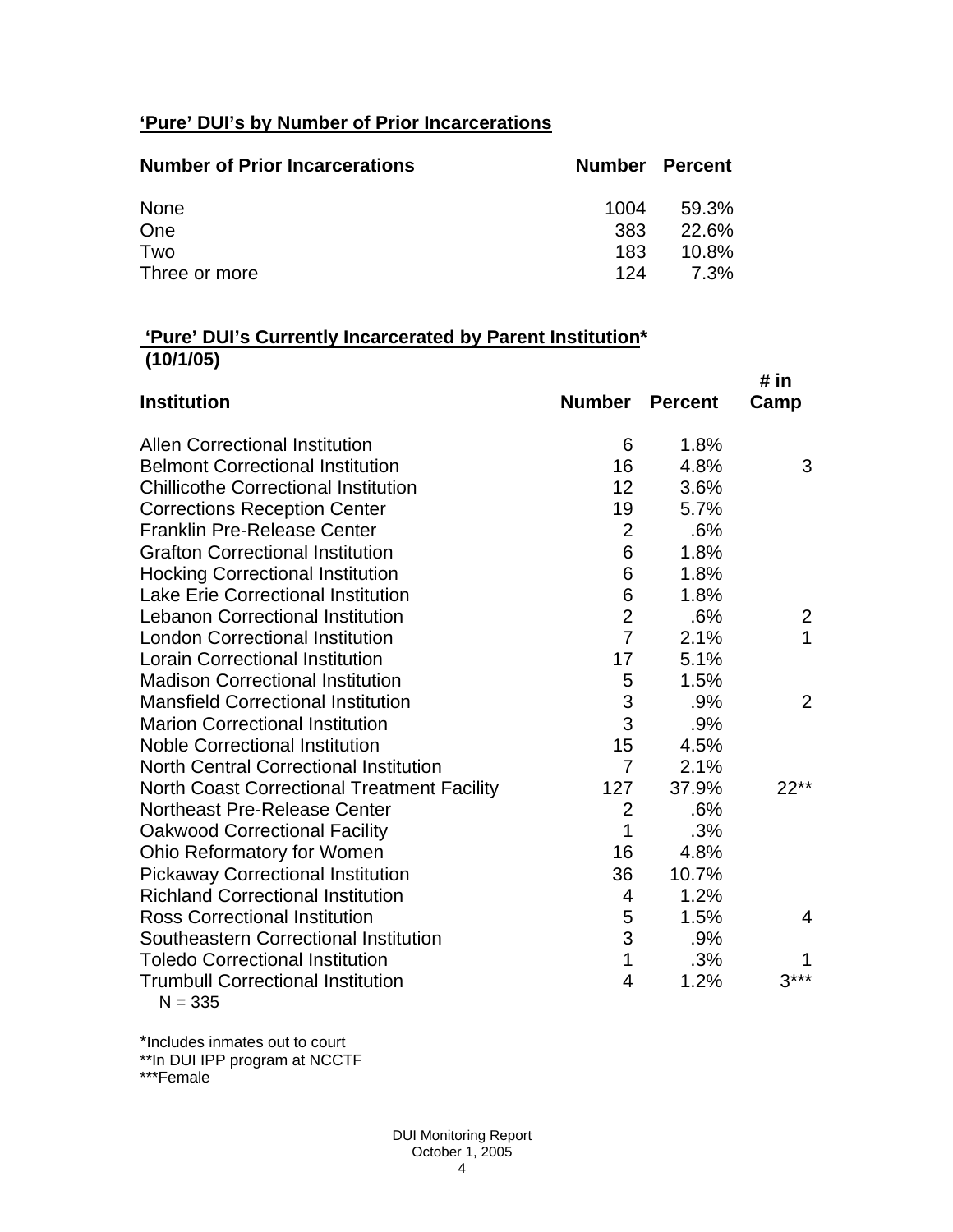# **'PURE' DUI OFFENDERS COMPARISON OF SELECTED RELEASE TYPES DEMOGRAPHICS AND TIME SERVED/TIME SAVED VARIABLES 10/1/05**

|                                                                                | <b>Release Types</b>        |                       |                                         |                                                 |                            |                   |                                                     |                   |  |
|--------------------------------------------------------------------------------|-----------------------------|-----------------------|-----------------------------------------|-------------------------------------------------|----------------------------|-------------------|-----------------------------------------------------|-------------------|--|
| <b>Variables</b>                                                               | Post-<br>Release<br>Control |                       | IPP with<br>Post-<br>Release<br>Control |                                                 | <b>Judicial</b><br>Release |                   | Expiration<br>of Sentence<br>with No<br>Supervision |                   |  |
|                                                                                | N                           | $%^*$                 | $\mathsf{N}$                            | $\%$ *                                          | N                          | $%^*$             | N                                                   | $\%$              |  |
| <b>TOTAL</b>                                                                   | 426                         |                       | 251                                     |                                                 | 266                        |                   | 317                                                 |                   |  |
| Race:<br>White<br>African-American<br><b>Native American</b><br>Asian<br>Other | 404<br>20<br>$\overline{2}$ | 94.8<br>4.7<br>$.5\,$ | 239<br>9<br>1<br>$\overline{2}$         | 95.2<br>3.6<br>$\boldsymbol{\mathcal{A}}$<br>.8 | 249<br>16<br>$\mathbf{1}$  | 93.6<br>6.0<br>.4 | 291<br>24<br>$\overline{2}$                         | 91.8<br>7.6<br>.6 |  |
| Gender:<br>Male<br>Female                                                      | 410<br>16                   | 96.2<br>3.8           | 251                                     | 100.0                                           | 240<br>26                  | 90.2<br>9.8       | 300<br>17                                           | 94.6<br>5.4       |  |
| Age:<br>Mean<br>Median<br>Mode                                                 | 37.5<br>37.0<br>$36.0***$   |                       | 38.1<br>39.0<br>40.0                    |                                                 | 37.3<br>37.2<br>38.0       |                   | 38.3<br>38.0<br>44.0                                |                   |  |
| <b>Commitment County:</b><br>Major Urban**<br><b>All Others</b>                | 192<br>234                  | 45.1<br>54.9          | 78<br>173                               | 31.1<br>68.9                                    | 81<br>185                  | 30.5<br>69.5      | 120<br>197                                          | 37.5<br>62.5      |  |

\*Column totals = 100%

\*\*Cuyahoga, Franklin, Hamilton, Lucas, Montgomery, Stark and Summit

\*\*\*Multiple modes; lowest value is shown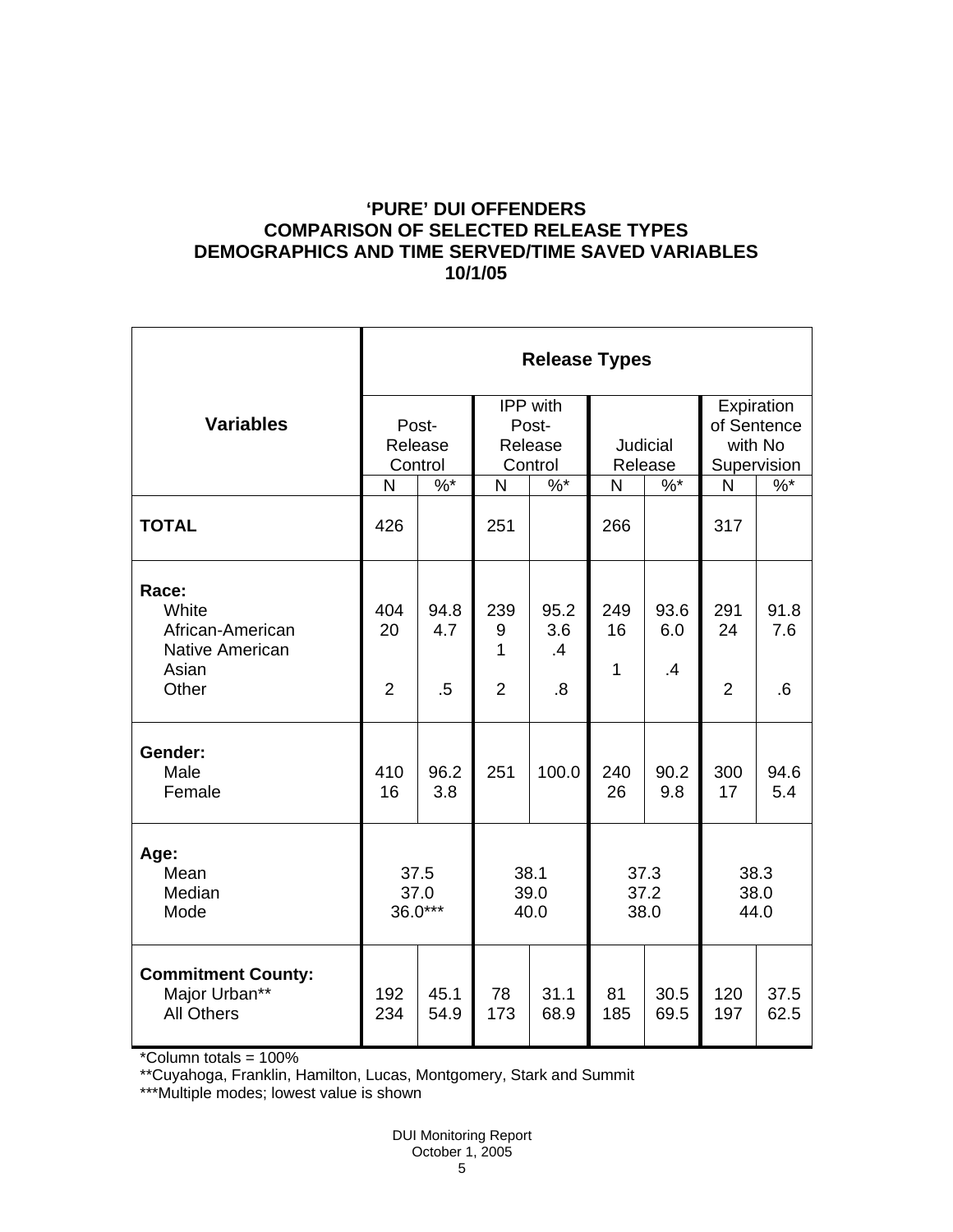|                                                                                       | <b>Release Types</b> |         |                        |        |                     |       |              |               |  |
|---------------------------------------------------------------------------------------|----------------------|---------|------------------------|--------|---------------------|-------|--------------|---------------|--|
|                                                                                       |                      |         | IPP with               |        |                     |       |              | Expiration of |  |
| <b>Variables</b>                                                                      | Post-                |         |                        | Post-  |                     |       |              | Sentence      |  |
|                                                                                       |                      | Release | Release                |        | Judicial            |       | (with No     |               |  |
|                                                                                       | Control              |         | Control                |        | Release             |       |              | Supervision)  |  |
|                                                                                       | N                    | $%^*$   | N                      | $\%$ * | N                   | $%^*$ | $\mathsf{N}$ | $\%$          |  |
| <b>Sentence Length</b><br>(Months):<br>Mean                                           |                      |         |                        | 19.2   | 18.6                |       | 13.8         |               |  |
| Median                                                                                | 11.3<br>12.0         |         | 17.0                   |        | 17.0                |       | 12.0         |               |  |
| Mode                                                                                  | 12.0                 |         | 12.0                   |        | 12.0                |       | 12.0         |               |  |
|                                                                                       |                      |         |                        |        |                     |       |              |               |  |
| <b>Number of Priors:</b><br>None                                                      | 231                  | 54.2    | 164                    | 65.3   | 182                 | 68.4  | 184          | 58.0          |  |
| One                                                                                   | 102                  | 23.9    | 63                     | 25.1   | 42                  | 15.8  | 80           | 25.2          |  |
| Two                                                                                   | 45                   | 10.6    | 18                     | 7.2    | 24                  | 9.0   | 33           | 10.4          |  |
| Three or More                                                                         | 48                   | 11.3    | 6                      | 2.4    | 18                  | 6.8   | 20           | 6.3           |  |
| <b>Time Served (Months):</b>                                                          |                      |         |                        |        |                     |       |              |               |  |
| Mean<br>Median                                                                        | 8.8                  |         | 6.4<br>5.2             |        | 5.2<br>3.6          |       | 10.7<br>8.4  |               |  |
| Mode                                                                                  | 7.8<br>$4.7**$       |         | 4.8                    |        | $2.3**$             |       | $5.3**$      |               |  |
|                                                                                       |                      |         |                        |        |                     |       |              |               |  |
| <b>Time Saved Through</b><br><b>Early Release (Months):</b><br>Mean<br>Median<br>Mode |                      | N/A     | 11.6<br>7.5<br>$6.7**$ |        | 12.9<br>10.6<br>9.2 | N/A   |              |               |  |

\*Column totals = 100%

\*\*Multiple modes; lowest value is shown